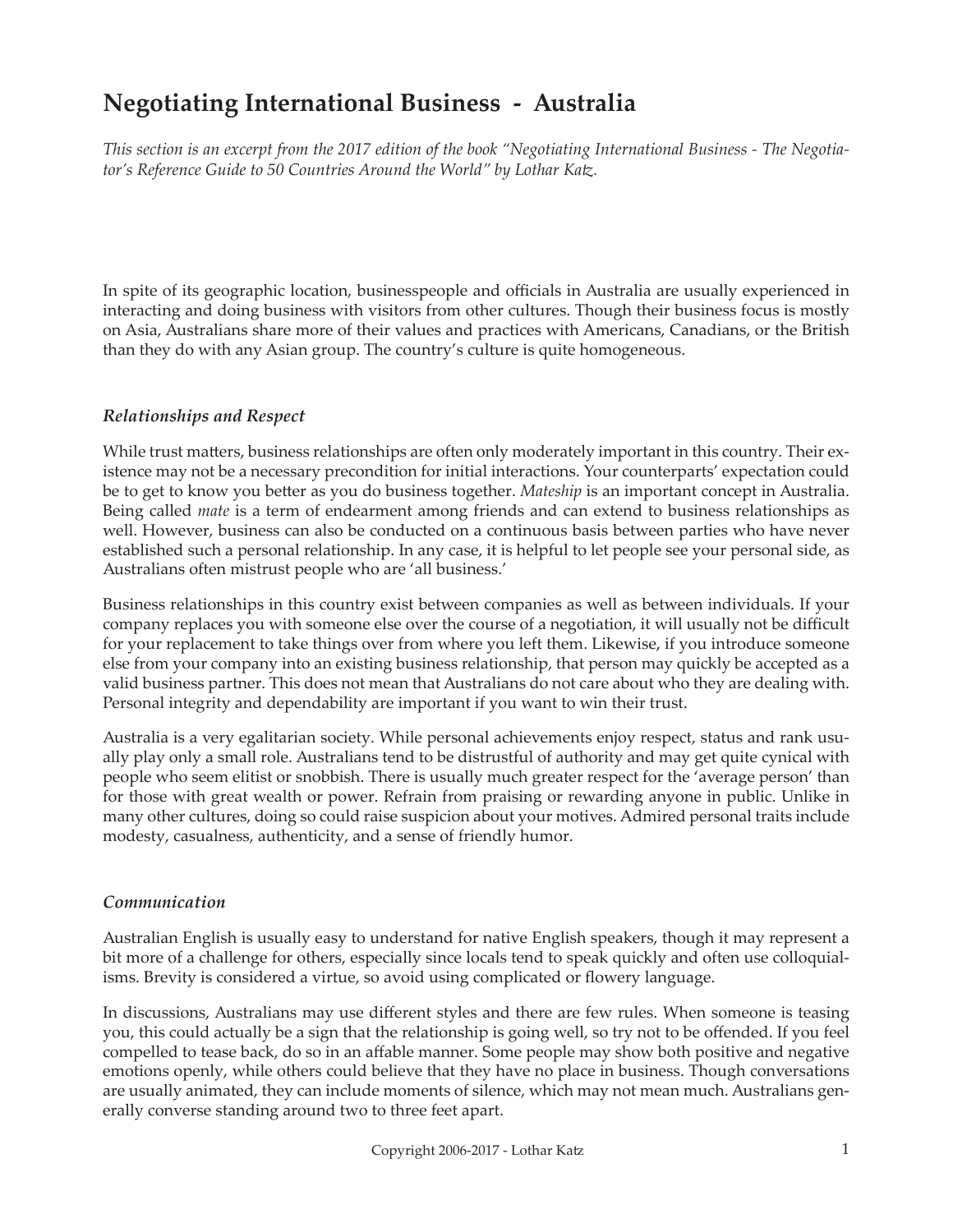Communication can be extremely direct. Australians do not find it difficult to say 'no.' Without any bad intentions, they can be frank to the point of bluntness, which sometimes feels rude to people from other cultures. At the same time, Australians respect people who have strong opinions, no matter whether they agree with them or not. However, be careful not to appear condescending when expressing such opinions. Australians rarely communicate 'between the lines,' so it is usually best to take what they say quite literally. Try to be equally clear in your own communication. Lastly, keep in mind that in spite of their preference for directness, most Australians also try to be polite and friendly. For that reason, a clear expectation can sometimes come disguised as a nice request.

Gestures and body language can be lively, but not overly so. Australians may make some physical contact, such as a backslap as a sign of friendship, but there is usually not a lot of it. The thumbs-up sign can be taken as a rude gesture in Australia if combined with an upward movement of the arm. Eye contact should be somewhat infrequent. While looking the other in the eye may convey sincerity, do not stare at people as this will likely make them uncomfortable.

## *Initial Contacts and Meetings*

Having a local contact can be an advantage but is usually not a necessary precondition to doing business here. Negotiations in the country may be conducted by individuals or teams of negotiators. Owing to the high degree of individualism that characterizes the culture, Australian teams are not always well aligned, which sometimes makes it easy to play one member against the other.

If possible, schedule meetings at least one week in advance. Though status is generally not important, bringing a top executive to the initial meeting underlines the importance you are assigning to the negotiation. Australians generally expect foreign visitors to be punctual. Being late by more than 10 to 15 minutes without having a valid and plausible excuse can be an offense. Call ahead if you are going to be more than 5 minutes late.

Names are usually given in the order of first name, family name. At least initially, use *Mr./Ms.* plus the family name. Titles are rarely used. Before calling Australians by their first names, wait until they offer it. This may happen quickly. Introductions are accompanied by handshakes. The standard greetings are 'pleased to meet you' or 'how do you do?' The latter is rhetorical and it is best to respond with 'pleased to meet you, too' or 'well, thank you, how are you?' Don't use 'G'day,' even if the locals do. They will likely think it fake and superficial.

The exchange of business cards is not an essential step, but it is best to bring a sufficient supply. Offer your card to everyone present. You may not always get one in return. When presenting your card, smile and keep eye contact, then take a few moments to look at the card you received.

Meetings usually start with some small talk intended to establish personal rapport. People appreciate a sense of humor, but be careful not to overdo it. On the other hand, Australian humor can be ironic and sarcastic. They sometimes use it to register disagreement or ridicule an adversary. It is crucial not to take this style personally, even if some of it makes you feel under attack. One's private life is not a subject for discussion around meetings. The overall meeting atmosphere is usually very informal, though. While one purpose of the initial meeting is to get to know each other, its primary focus will be on business topics.

Presentation materials should be attractive, with good and clear visuals. Keep your presentation simple and straightforward. When introducing your product or service, it may work to your advantage if you openly talk about strong and weak points. A presentation full of excitement and hype will likely make your Australian audience suspicious and could become an object of ridicule. Digressing or giving excessive details will not be well-received by an Australian audience.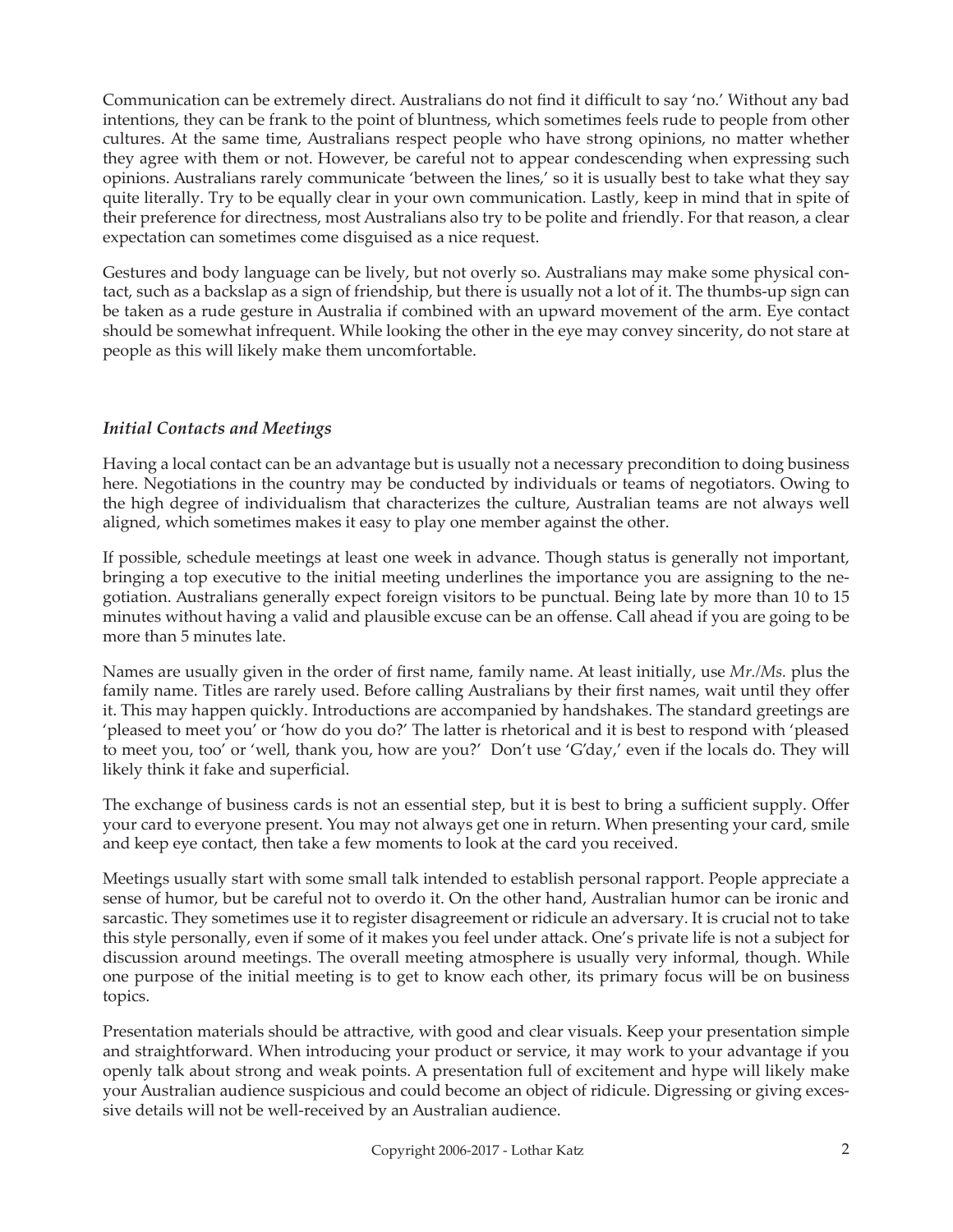### *Negotiation*

**Attitudes and Styles –** In Australia, negotiating often means engaging in a friendly debate aimed at reaching a mutually agreeable solution. Buyer and seller in a business deal are equal partners who both own the responsibility to reach agreement. They may focus equally on near-term and long-term benefits. The primary negotiation style is cooperative and people may be open to compromising if viewed helpful in order to move the negotiation forward. Since Australians believe in the concept of win-win, they expect you to reciprocate their respect and trust. While the negotiation exchange could include conflicts, both sides should keep a positive attitude and show willingness to work with the other in an effort to reach agreement.

Should a dispute arise at any stage of a negotiation, you may be able to reach resolution by taking the other side's concerns seriously and showing willingness to compromise if needed.

**Sharing of Information –** Australian negotiators believe in information sharing as a way to build trust. This does not mean they will readily reveal everything you might want to know during your negotiation. However, negotiations can become difficult if one side appears to be hiding information from the other.

**Pace of Negotiation –** Negotiations can vary in speed, with larger organizations tending to take longer. Information gathering and bargaining usually move smoothly. Decision making can be rather slow but is usually faster than in most Asian countries. Be careful not to appear pushy during the process since this will often work against you.

**Bargaining –** Although Australians may employ some bargaining and haggling tactics, they are not overly fond of either. Prices rarely move by more than 20 to 30 percent between initial offer and final agreement. Substantial concessions could raise Australians' suspicion of being 'ripped off.' The profitability of a business deal may be valued higher than gains in market share or access to new markets. Company policy is usually strictly followed, particularly in larger organizations, so be careful not to demand concessions that go against it.

Most Australians prefer to negotiate in a fairly straightforward and honest style. They use deceptive techniques only infrequently, such as telling lies, sending fake non-verbal messages, pretending to be disinterested in the whole deal or in single concessions, or misrepresenting an item's value. Do not lie at or otherwise grossly mislead your counterparts, as doing so could damage, even destroy, business relationships. 'Good cop, bad cop' is not advisable as the tactic could lead the Australian side to question your trustworthiness. Businesspeople may claim limited authority, stating that they have to ask for their manager's approval. More often than not, this will be the truth.

Australians dislike being pressured, so most pressure techniques are not advisable. Opening with your best offer could hurt their pride. Do not make a final offer too early in the bargaining process and avoid making one more than once. Silence could be perceived as cold and unfriendly, or as a sign that you are disinterested. Do not attempt to apply time pressure. Even though a few Australians may try doing this themselves, there is a risk of your counterpart viewing this as inappropriate.

Australian negotiators avoid most aggressive or adversarial techniques. While they may use threats and warnings, or show anger, they will be careful not to appear aggressive when doing so. Using extreme openings can be effective, but some may view them as unfriendly, so use the technique with caution. Never walk out or threaten to do so in an aggressive fashion as your counterparts will likely take this as a personal insult and could end all talks.

Emotional negotiation techniques, such as attitudinal bargaining, attempting to make you feel guilty, grimacing, or appealing to personal relationships, may occasionally be employed. It is best to remain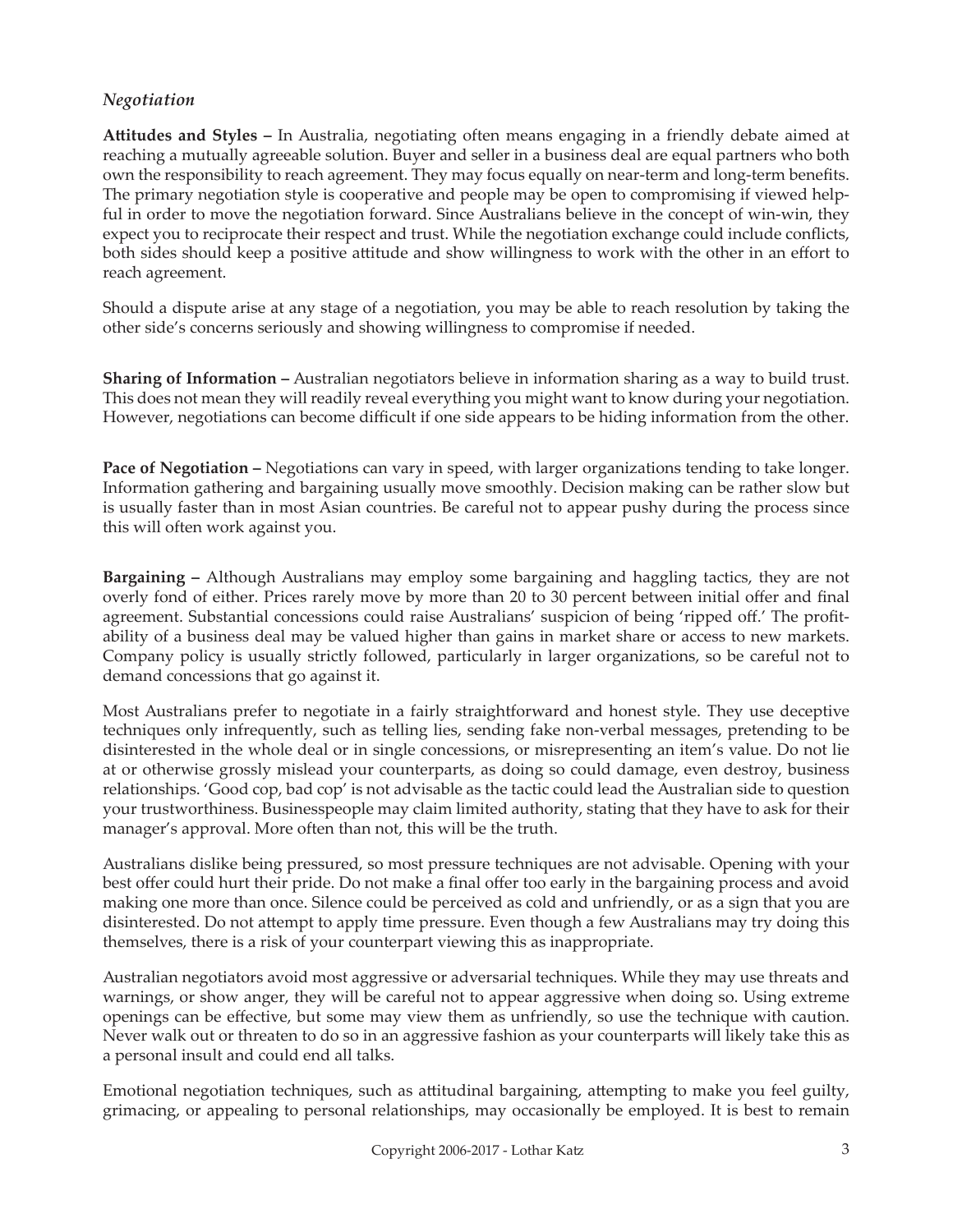calm. Australian negotiators may frequently employ defensive tactics such as blocking or changing the subject, asking probing or very direct questions, or making promises.

Corruption and bribery are very rare in Australia. It is strongly advisable to stay away from giving gifts of significant value or making offers that could be read as bribery.

**Decision Making –** The decision maker is usually an individual who will consult with others and carefully consider their inputs. Top executives are often involved in the process, even if they do not attend meetings. This slows down the process and makes it important to win the support of top managers as well as influencers in subordinate roles.

When making decisions, businesspeople may apply universal principles rather than considering the specific situation. Empirical evidence and other objective facts weigh more strongly than personal feelings and experiences do, but they usually consider all aspects. Australians can be bold risk takers.

### *Agreements and Contracts*

Capturing and exchanging meeting summaries can be an effective way to verify understanding and commitments. Although interim agreements are usually kept, do not consider them final. Only a final contract signed by both parties constitutes a binding agreement.

Written contracts tend to be lengthy. They often spell out detailed terms and conditions for the core agreements as well as for many eventualities. Signing the contract is important not only from a legal perspective, but also as a strong confirmation of your Australian partners' commitment. It is recommended to consult a local legal expert before signing a contract.

Contracts are usually dependable and the agreed terms are viewed as binding. Requests to change contract details after signature could be considered as bad faith and will meet with strong resistance. It is important to maintain on-time deliveries.

#### *Women in Business*

Australian women are still struggling to attain positions of similar income and authority as men. However, many have attained influential business roles. Be sure to treat women with the same respect. A visiting businesswoman should have few problems in the country.

### *Other Important Things to Know*

While business dinners are common, there may be little or no discussion of actual business aspects. Australians often prefer to keep business and pleasure separate.

Social events do not require strict punctuality. While it is best to arrive at dinners close to the agreed time, being late to a party by 15 minutes or more is acceptable.

Gift giving in business settings is rare. It is best not to bring a gift to an initial meeting in order to avoid raising suspicions about your motives.